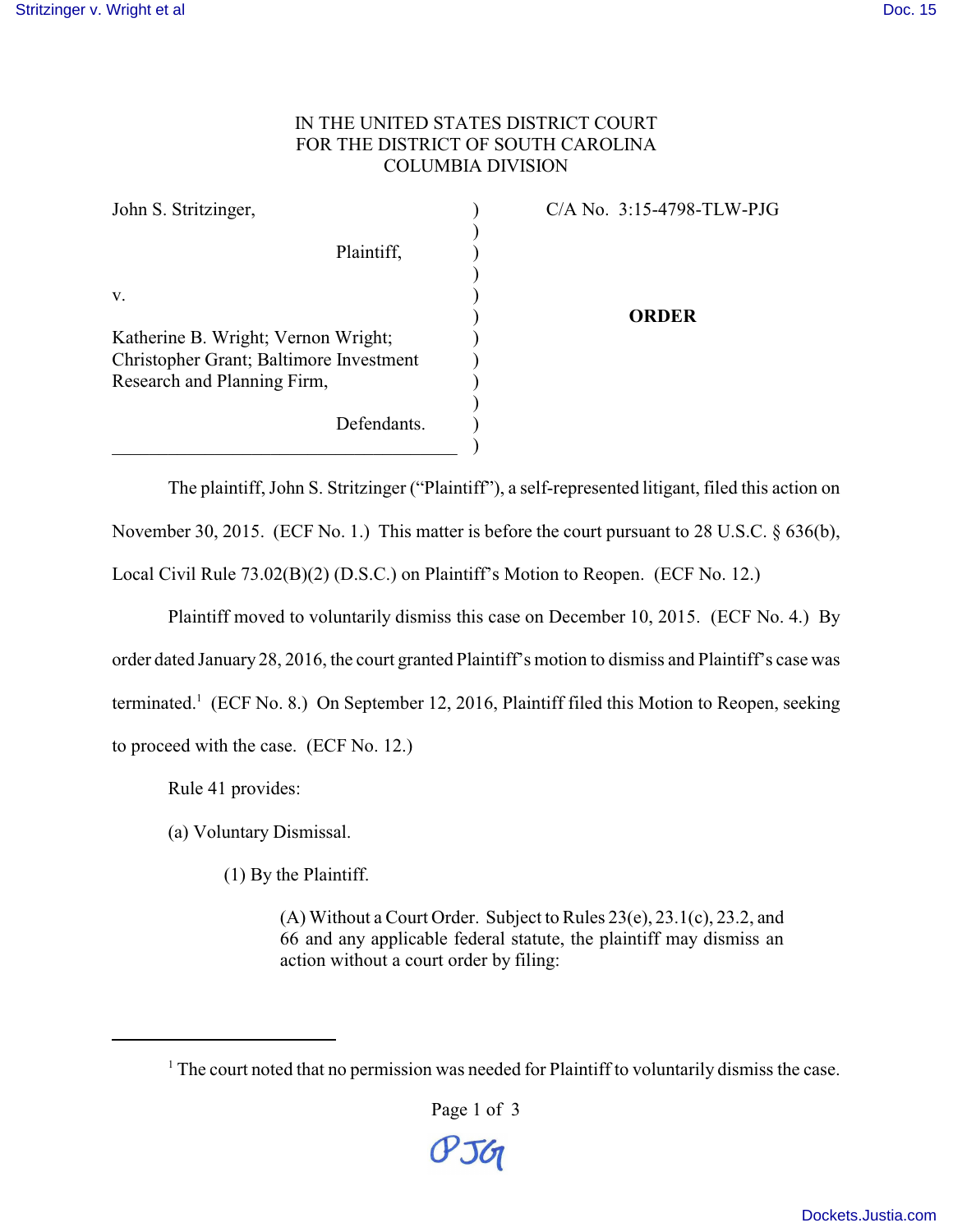(i) a notice of dismissal before the opposing party serves either an answer or a motion for summary judgment; or

(ii) a stipulation of dismissal signed by all parties who have appeared.

(B) Effect. Unless the notice or stipulation states otherwise, the dismissal is without prejudice. But if the plaintiff previously dismissed any federal–or state–court action based on or including the same claim, a notice of dismissal operates as an adjudication on the merits.

(2) By Court Order; Effect. Except as provided in Rule 41(a)(1), an action may be dismissed at the plaintiff's request only by court order, on terms that the court considers proper. If a defendant has pleaded a counterclaim before being served with the plaintiff's motion to dismiss, the action may be dismissed over the defendant's objection only if the counterclaim can remain pending for independent adjudication. Unless the order states otherwise, a dismissal under this paragraph (2) is without prejudice.

(b) Involuntary Dismissal; Effect. If the plaintiff fails to prosecute or to comply with these rules or a court order, a defendant may move to dismiss the action or any claim against it. Unless the dismissal order states otherwise, a dismissal under this subdivision (b) and any dismissal not under this rule–except one for lack of jurisdiction, improper venue, or failure to join a party under Rule 19–operates as an adjudication on the merits.

Fed. R. Civ. P. 41. The effect of a voluntary dismissal under Rule  $41(a)(1)$  is that the district court

is thereafter deprived of jurisdiction. See Jones, Blechman, Woltz & Kelly, PC v. Babakaeva, 375

F. App'x 349, 350 (4th Cir. 2010) (stating the district court was divested of jurisdiction when the action was terminated by the filing of a motion for voluntary dismissal pursuant to Rule  $41(a)(1)(A)(i)$ ; see also Matthews v. Gaither, 902 F.2d 877, 880 (11th Cir. 1990) (noting that district courts lack jurisdiction over the substance of a case after a Rule  $41(a)(1)(A)(i)$  notice of dismissal is filed). Moreover, a voluntary dismissal under Rule  $41(a)(1)(A)(i)$  is effective at the moment the notice of dismissal is filed, and no action by the court is necessary to execute it. Marex Titanic, Inc. v. Wrecked & Abandoned Vessel, 2 F.3d 544, 546 (4th Cir. 1993) ("If the plaintiff files

Page 2 of 3

**PJG**